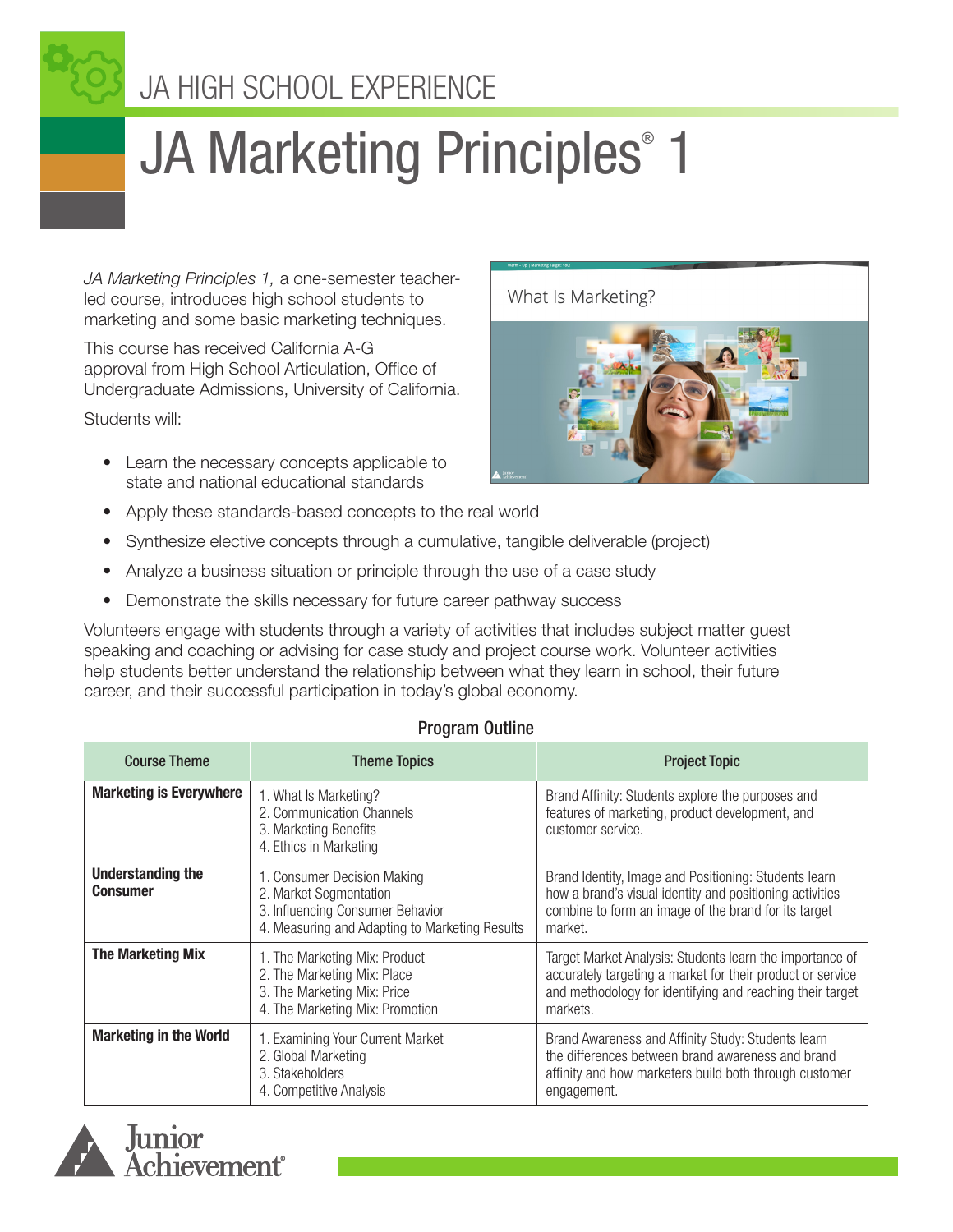For the guiding national standards that are presented below, the legend for reference is as follows: CCTC—Common Career Technical Core; NBEA PF—National Business Education Association Standards for Personal Finance.

| <b>Session</b>                      | <b>Session Description</b>                                                                                                                                                                                       | <b>Guiding Standards</b>                                                                                                                                                                                                                                                                                                                                                                                                                                                | <b>Student Learning Activities</b>                                                                                                                                                                                                                                                                                                                                                                                                                                                      |
|-------------------------------------|------------------------------------------------------------------------------------------------------------------------------------------------------------------------------------------------------------------|-------------------------------------------------------------------------------------------------------------------------------------------------------------------------------------------------------------------------------------------------------------------------------------------------------------------------------------------------------------------------------------------------------------------------------------------------------------------------|-----------------------------------------------------------------------------------------------------------------------------------------------------------------------------------------------------------------------------------------------------------------------------------------------------------------------------------------------------------------------------------------------------------------------------------------------------------------------------------------|
| 1: What Is<br><b>Marketing?</b>     | Students receive<br>an introduction<br>to the concept of<br>marketing. They learn<br>the seven marketing<br>functions and how<br>each supports and<br>increases customer<br>satisfaction and<br>company profits. | • CCTC-MK 1.5: Describe marketing's role<br>and function in business.<br>• NBEA-Marketing I: Recognize the customer-<br>oriented nature of marketing and analyze<br>the impact of marketing activities on the<br>individual, business, and society.                                                                                                                                                                                                                     | 1. Demonstrate an understanding of the<br>concept of marketing.<br>2. Explain how marketing can be used to<br>build customer relationships.<br>3. Identify the seven marketing functions.                                                                                                                                                                                                                                                                                               |
| 2: Communication<br><b>Channels</b> | Students explore<br>the increasing<br>number of marketing<br>communication<br>channels and<br>develop targeted<br>marketing messages<br>designed for<br>different channels.                                      | • CCTC-MK 9.2: Describe promotional<br>channels used to communicate with targeted<br>audiences.<br>• NBEA-Marketing II: Analyze the<br>characteristics, motivations, and behaviors of<br>consumers.<br>• NBEA-Marketing III: Analyze the influence of<br>external factors on marketing.<br>• NBEA-Fdtion of Comm I-Listen actively, use<br>communication process, read and research<br>information, and integrate technology to<br>enhance communication effectiveness. | 1. Research factors that contribute to the<br>price of a product.<br>2. Analyze competitive pricing.<br>3. Formulate pricing strategies for a new<br>product.<br>4. Develop ideas on the optimal pricing<br>for company and consumer                                                                                                                                                                                                                                                    |
| 3: Marketing<br><b>Benefits</b>     | Students explore<br>how marketing<br>benefits motivates<br>purchase decisions.                                                                                                                                   | • CCTC-MK 1.5: Describe marketing's role<br>and function in business.<br>• NBEA-Fdtions of Mkting I: Recognize the<br>customer-oriented nature of marketing and<br>analyze the impact of marketing activities on<br>the individual, business, and society.                                                                                                                                                                                                              | 1. Explain why companies advertise.<br>2. Identify various persuasive techniques<br>(bandwagon, emotional appeal, etc.)<br>3. Research ways that promotion affects<br>consumer purchases.<br>4. Develop ideas about the best<br>combination of promotional strategies<br>for specific target markets, including<br>social media, television, and coupons.<br>(Focus on how and when to reach<br>target consumers.)                                                                      |
| 4: Ethics in<br><b>Marketing</b>    | Students explore the<br>issues of ethics in<br>marketing, including<br>the differences<br>between legal and<br>ethical marketing<br>and new types of<br>marketing messages<br>masquerading as<br>content.        | • CCTC-MK 01.6: Apply ethical actions in<br>obtaining and providing information to<br>acquire the confidence of others.<br>• NBEA-Marketing V: Ethics and Social<br>Responsibility. Examine the role of ethics<br>and social responsibility in decision-making.                                                                                                                                                                                                         | 1. Explain ethical behavior and its impact<br>on marketing.<br>2. Differentiate between legal versus<br>ethical marketing practices.<br>3. Recognize the role of the FTC in<br>advertising practices.<br>4. Demonstrate an understanding of<br>claim validation.<br>5. Differentiate sponsored content from<br>other advertising.<br>6. Write a sponsored story.<br>7. Analyze ethical and unethical methods<br>used by marketers to obtain and use<br>customers' personal information. |

#### Theme 1: Marketing is Everywhere

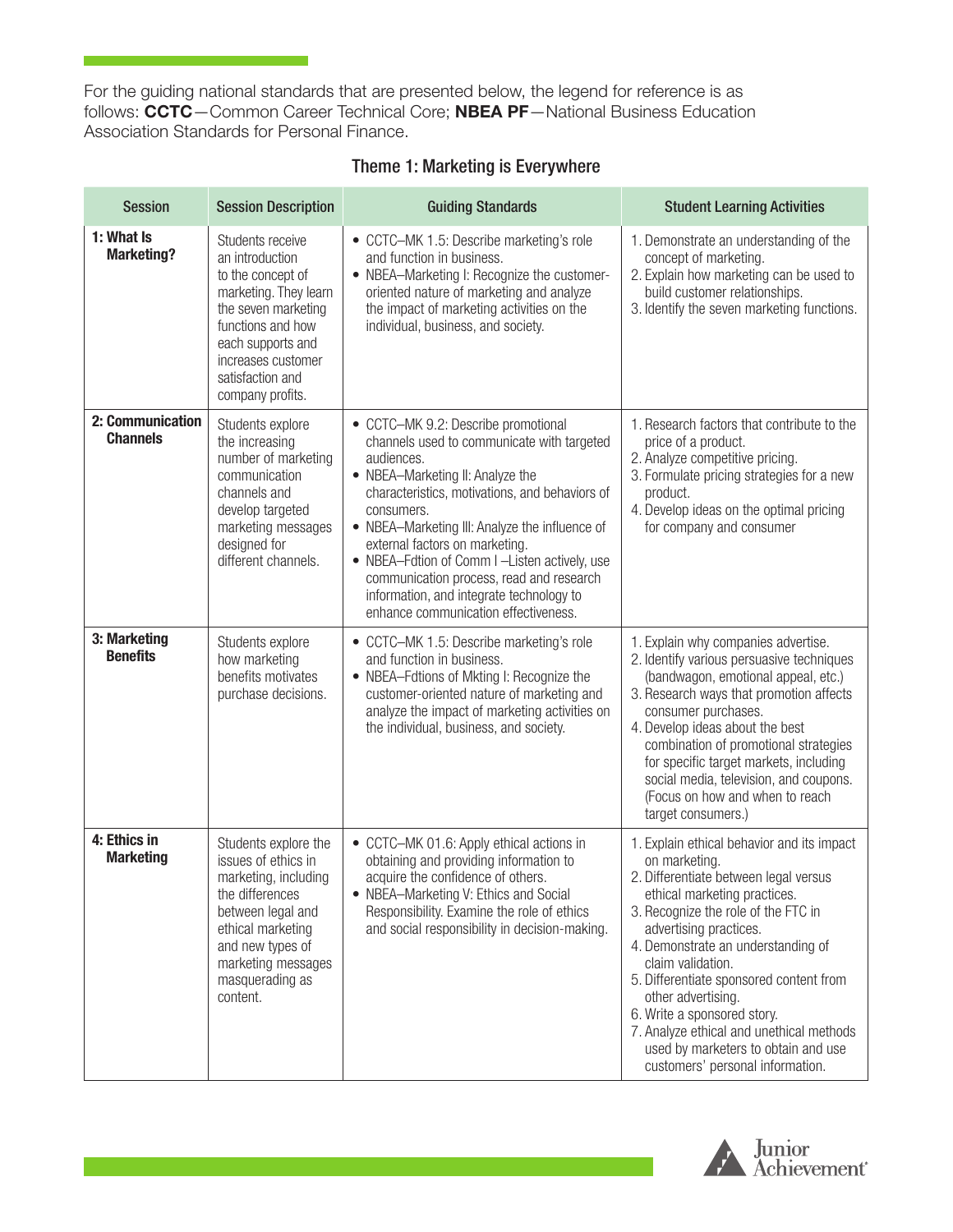## Theme 2: Understanding the Consumer

| <b>Session</b>                                                 | <b>Session Description</b>                                                                                                                                                                                                  | <b>Guiding Standards</b>                                                                                                                                                                                                                                                                                                                                                                                                                                                                                                                                                                                                                                                                | <b>Student Learning Activities</b>                                                                                                                                                                                                                                                                                                                                                                                        |
|----------------------------------------------------------------|-----------------------------------------------------------------------------------------------------------------------------------------------------------------------------------------------------------------------------|-----------------------------------------------------------------------------------------------------------------------------------------------------------------------------------------------------------------------------------------------------------------------------------------------------------------------------------------------------------------------------------------------------------------------------------------------------------------------------------------------------------------------------------------------------------------------------------------------------------------------------------------------------------------------------------------|---------------------------------------------------------------------------------------------------------------------------------------------------------------------------------------------------------------------------------------------------------------------------------------------------------------------------------------------------------------------------------------------------------------------------|
| 1: Consumer<br><b>Decision</b><br><b>Making</b>                | Students explore how<br>consumers make<br>buying decisions and<br>how marketers tailor<br>messages to take<br>advantage of consumer<br>behavior.                                                                            | • CCTC-MK-COM 3.3: Collect marketing<br>information to ensure accuracy and<br>adequacy of data for decision-making<br>in marketing communications.<br>• NBEA-Marketing I - Foundations of<br>Marketing: Recognize the customer-<br>oriented nature of marketing and<br>analyze the impact of marketing<br>activities on the individual, business,<br>and society.                                                                                                                                                                                                                                                                                                                       | 1. Describe how consumer differences<br>shape wants and needs.<br>2. Explain consumer-buying behavior.<br>3. Evaluate the stages of the consumer-<br>buying decision process.<br>4. Compare actions of consumers at each<br>stage in the decision process for a low-<br>and a high-involvement product.<br>5. Generate situations for a marketer and a<br>consumer for each stage in the buying-<br>decision process.     |
| 2: Market<br><b>Segmentation</b>                               | Students explore<br>the area of market<br>segmentation, including<br>how marketers target<br>specific groups of<br>customers.                                                                                               | • CCTC-MK-RES 3.6: Manage marketing<br>information to facilitate product/service<br>management decisions.<br>• NBEA-Marketing II: Consumers<br>and their Behavior: Analyze the<br>characteristics, motivations, and<br>behaviors of consumers.<br>• NBEA-Marketing III: External Factors:<br>Analyze the influence of external<br>factors on marketing.                                                                                                                                                                                                                                                                                                                                 | 1. Define market segmentation and<br>describe how it is used.<br>2. Describe market segments targeted by<br>companies.<br>3. Identify tools of market segmentation:<br>demographics, psychographics, and<br>geographics.<br>4. Explain ways that segmentation can be<br>used to identify target markets.<br>5. Analyze the variables used to identify<br>target markets (e.g., goals, buying habits,<br>benefits sought). |
| 3: Influencing<br><b>Consumer</b><br><b>Behavior</b>           | Students explore the<br>impact of consumer<br>behavior on the<br>marketing process,<br>including how consumer<br>purchasing decisions are<br>influenced by cultural,<br>social, psychological,<br>and personal differences. | • CCTC-MK-SA 2.2: Acquire product<br>knowledge to communicate product<br>benefits and to ensure appropriateness<br>of a product for the customer.<br>• NBEA-Marketing II. Consumers<br>and Their Behavior: Analyze the<br>characteristics, motivations, and<br>behaviors of consumers.                                                                                                                                                                                                                                                                                                                                                                                                  | 1. Describe the four main factors that<br>influence consumer buying behavior,<br>their significance, and how they affect<br>promotional activity.<br>2. Describe the characteristics of changing<br>domestic and global populations using<br>market segmentation tools.<br>3. Develop a message (including a slogan)<br>that generates a consumer need or<br>desire to purchase a product/service.                        |
| 4: Measuring<br>and Adapting<br>to Marketing<br><b>Results</b> | Students explore the<br>ways marketers develop<br>and test their strategies<br>and adapt them based<br>on marketing results.                                                                                                | • CCTC-MK-SAL 2.2: Acquire product<br>knowledge to communicate product<br>benefits and to ensure appropriateness<br>of product for the customer.<br>• CCTC-MK-SAL 2.4: Employ sales<br>processes and techniques to enhance<br>customer relationships and to increase<br>the likelihood of making sales.<br>• NBEA-Marketing II: Analyze the<br>characteristics, motivations, and<br>behaviors of consumers.<br>• NBEA-Fdtions of Mkting: Recognize<br>the customer-oriented nature of<br>marketing, and analyze the impact of<br>marketing activities on the individual,<br>business and society.<br>• NBEA-Marketing VI: Analyze the role of<br>marketing research in decision-making. | 1. Discuss the reasons for conducting<br>marketing research.<br>2. Differentiate between primary and<br>secondary sources of data and explain<br>their use.<br>3. Explain how marketers gather and use<br>personal data.                                                                                                                                                                                                  |

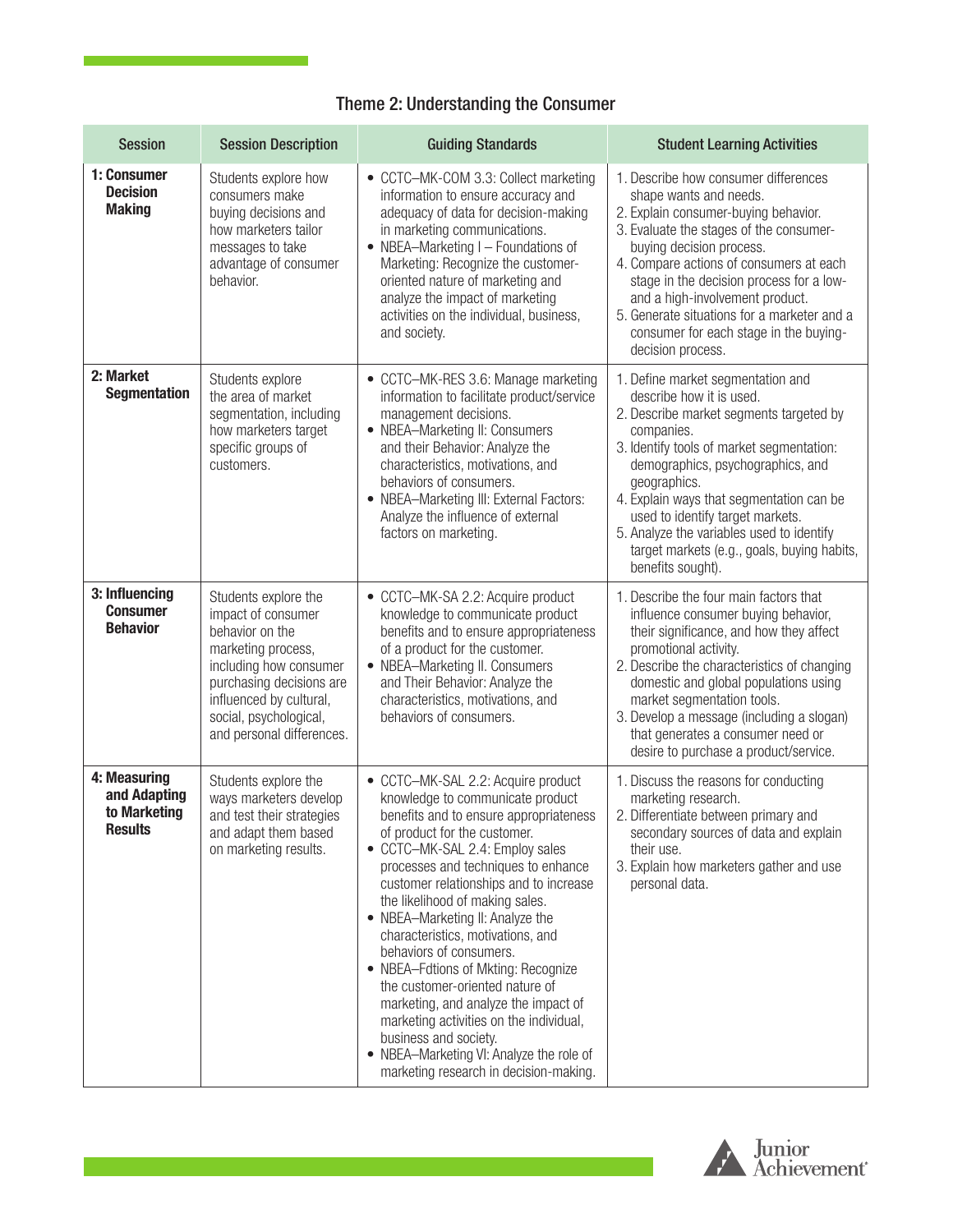# Theme 3: The Marketing Mix

| <b>Session</b>                                         | <b>Session Description</b>                                                                                                                                                                                                                                   | <b>Guiding Standards</b>                                                                                                                                                                                                                                                                                                                                                                                                                                                                                                                                                                                                | <b>Student Learning Activities</b>                                                                                                                                                                                                                                                                                                                                                                                                                                                                             |
|--------------------------------------------------------|--------------------------------------------------------------------------------------------------------------------------------------------------------------------------------------------------------------------------------------------------------------|-------------------------------------------------------------------------------------------------------------------------------------------------------------------------------------------------------------------------------------------------------------------------------------------------------------------------------------------------------------------------------------------------------------------------------------------------------------------------------------------------------------------------------------------------------------------------------------------------------------------------|----------------------------------------------------------------------------------------------------------------------------------------------------------------------------------------------------------------------------------------------------------------------------------------------------------------------------------------------------------------------------------------------------------------------------------------------------------------------------------------------------------------|
| $1:$ The<br><b>Marketing</b><br>Mix:<br><b>Product</b> | Students learn about<br>the mix of activities<br>that make up<br>marketing: Product,<br>Place, Price, and<br>Promotion. They focus<br>on product and learn<br>how marketing comes<br>into play during the<br>product development<br>cycle.                   | • CCTC-MK 8.2: Generate product ideas to<br>contribute to ongoing business success.<br>• NBEA-MKT III - External Factors: Analyze the<br>influence of external factors on marketing.<br>• NBEA - MKT IV - The Marketing Mix:<br>Analyze elements of the marketing mix,<br>their interrelationships, and how they are<br>used in the marketing process.<br>• NBEA-MKT V. Marketing Research: Analyze<br>the role of marketing research in decision-<br>making.                                                                                                                                                           | 1. Learn about the marketing mix of Product,<br>Place, Price, and Promotion.<br>2. Classify products into consumer<br>categories.<br>3. Identify and develop a new product with a<br>unique value proposition.<br>4. Analyze the target market's wants and<br>needs of the product and recognize how<br>this drives product development.<br>5. Justify expectations for the new product's<br>life cycle.                                                                                                       |
| $2:$ The<br><b>Marketing</b><br><b>Mix: Place</b>      | Students learn<br>about distribution<br>channels and the<br>path a product takes<br>from manufacturer<br>to customer,<br>including third-party<br>intermediaries such<br>as wholesalers,<br>retailers, distributors,<br>and e-commerce.                      | • CCTC-MMK-MGT 3.3: Utilize channel-<br>management strategies to minimize costs.<br>• NBEA-MKT III. External Factors: Analyze the<br>influence of external factors on marketing.<br>• NBEA-MKT IV. The Marketing Mix: Analyze<br>the elements of the marketing mix, their<br>interrelationships, and how they are used in<br>the marketing process.<br>• NBEA-MKT V. Marketing Research: Analyze<br>the role of marketing research in decision-<br>making.                                                                                                                                                              | 1. Describe different locations for<br>purchasing products.<br>2. Differentiate among distribution channels<br>such as retail, wholesale, warehouses,<br>online, e-commerce, etc.<br>3. Research the channels of distribution<br>used to get product from manufacturer to<br>consumer.<br>4. Design a distribution channel to move the<br>new product from manufacturer to final<br>user.<br>5. Develop ideas on accessing the right<br>distribution channels. (Focus on<br>purchasing at a particular place.) |
| $3:$ The<br><b>Marketing</b><br><b>Mix: Price</b>      | Students learn about<br>pricing strategy and<br>how to price products<br>to match the amount<br>customers are willing<br>to pay. They learn<br>the role of market<br>research and the<br>company's strategy<br>and objectives on<br>setting the right price. | • CCTC-MK-MER 5.1: Employ pricing<br>strategies to determine prices.<br>• NBEA-MKT III. External Factors: Analyze the<br>influence of external factors on marketing.<br>• NBEA-MKT IV. The Marketing Mix: Analyze<br>the elements of the marketing mix, their<br>interrelationships, and how they are used in<br>the marketing process.<br>• NBEA-MKT V. Marketing Research: Analyze<br>the role of marketing research in decision-<br>making.                                                                                                                                                                          | 1. Explain the difference between cost and<br>price.<br>2. Research factors that contribute to the<br>price of a product.<br>3. Formulate pricing strategies for a new<br>product.<br>4. Generate questions and answers, and<br>develop ideas on the best pricing for<br>company and consumer.                                                                                                                                                                                                                 |
| 4: The<br><b>Marketing</b><br>Mix:<br><b>Promotion</b> | Students learn<br>about the role of<br>promotion as part of<br>the marketing mix,<br>to attract customers'<br>attention and motivate<br>them to purchase.                                                                                                    | • CCTC-MK4: Access, evaluate and<br>disseminate marketing information to<br>facilitate merchandising decisions and<br>activities.<br>• CCTC-MK-COM 5.10: Manage media<br>planning and placement to enhance return<br>on marketing investment.<br>• NBEA-MKT III. External Factors: Analyze the<br>influence of external factors on marketing.<br>• NBEA-MKT IV. The Marketing Mix: Analyze<br>the elements of the marketing mix, their<br>interrelationships, and how they are used in<br>the marketing process.<br>• NBEA-MKT V. Marketing Research: Analyze<br>the role of marketing research in decision-<br>making. | 1. Learn why companies engage in<br>promotional activities.<br>2. Identify various persuasive techniques<br>(bandwagon, emotional appeal, etc.).<br>3. Research ways promotion affects<br>consumer purchases.<br>4. Develop ideas about the best combination<br>of promotional strategies for specific<br>target markets, including social media,<br>in-store, and coupons (focus on how<br>to reach and time to reach target<br>consumers).                                                                   |